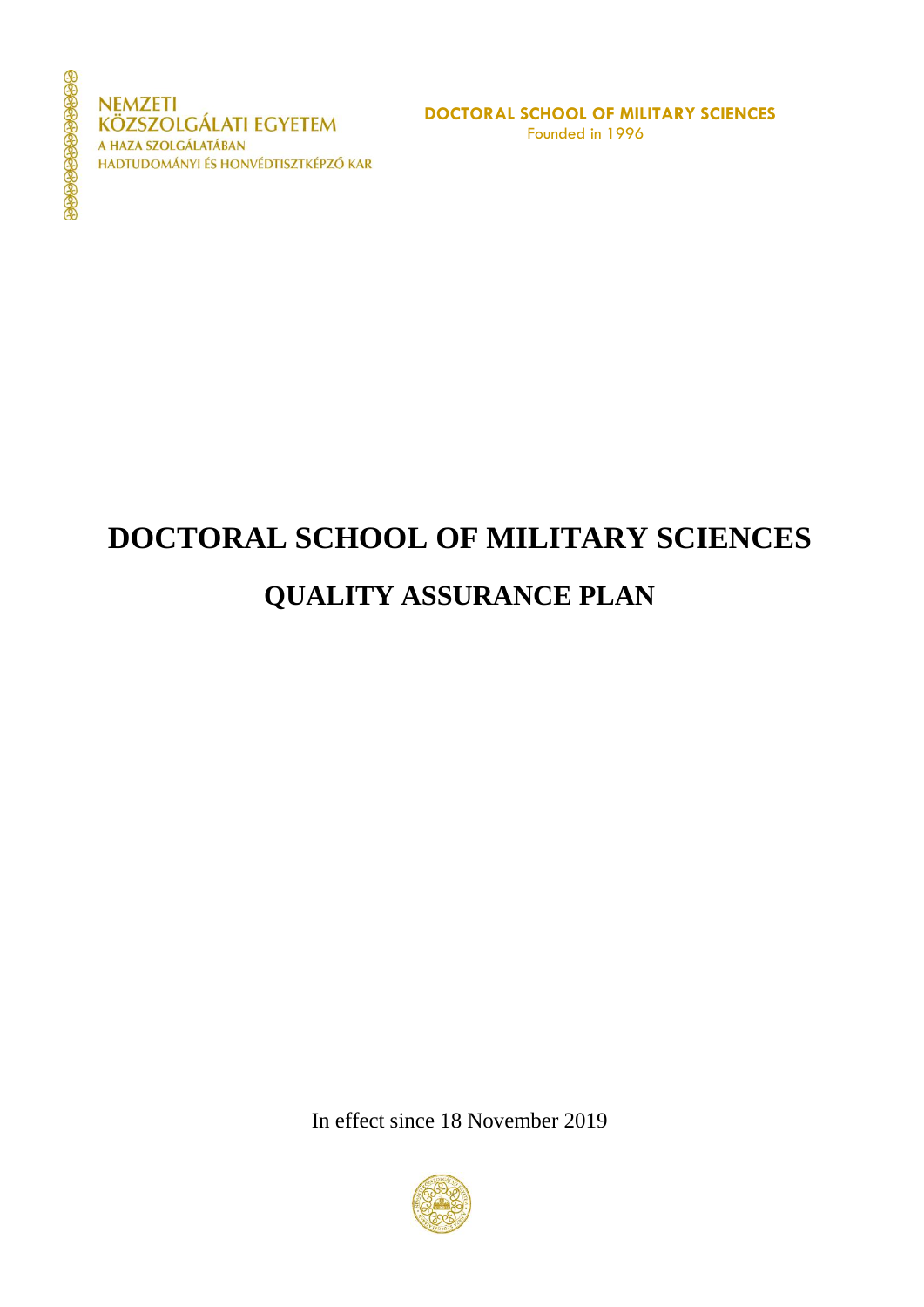The principles and practices of the quality assurance system of the Doctoral School of Military Sciences (DSMS) are the basic principles laid down in the quality assurance regulations of the National University of Public Service (NUPS) and the Faculty of Military Sciences and Officer Training.

Pursuant to Section 2, Paragraph (3) of the Quality Code enclosed in Appendix 11 of the Organizational and Operational Rules of NUPS, Volume I: The scope of the Regulations does not extend to the quality assurance system of doctoral schools. According to the legislation on doctoral schools, doctoral procedures and habilitation, core members prepare the quality assurance plan of the doctoral school in accordance with the HAB evaluation criteria. In the light of the above, it is necessary to define principles and tasks that are specifically designed to ensure the quality of doctoral education and degree programmes.

The DSMS aims to achieve quality assurance for its activities in the following areas:

- 1. announcement of doctoral topics;
- 2. admission system;
- 3. training and course system;
- 4. research work;
- 5. publication requirements for doctoral degree;
- 6. doctoral degree procedure.

## **1. Quality assurance plan for announcing doctoral topics:**

- Before forming the subject groups, the doctoral school seeks the guidance and suggestions of the Ministry of Defence, the Hungarian Defence Forces and other institutions on relevant research topics, so that researches can serve their interests as well as universality.
- For each academic year, the research topics compiled by the heads of department for each research area are reviewed and approved by the Doctoral Council of the Discipline (hereinafter referred to as DCD). The research topics are then announced on the website of the doctoral school as well as in the Selection Leaflet.
- The DCD examines the past five years of scientific and professional activities by the prospective supervisors who publish research topics. A doctoral school supervisor or lecturer can be someone who has a scientific degree for at least 3 years.
- Quality indicators:
	- o Trends in the number of announced and approved research topics;
	- o Number of applicants for each research topic;
	- o Number of publications in each research topic.

## **2. Quality assurance plan for the admission system:**

— Doctoral students may be only admitted to the organized training programme or to individual preparation through the admission procedure. Both the well-regulated evalua-

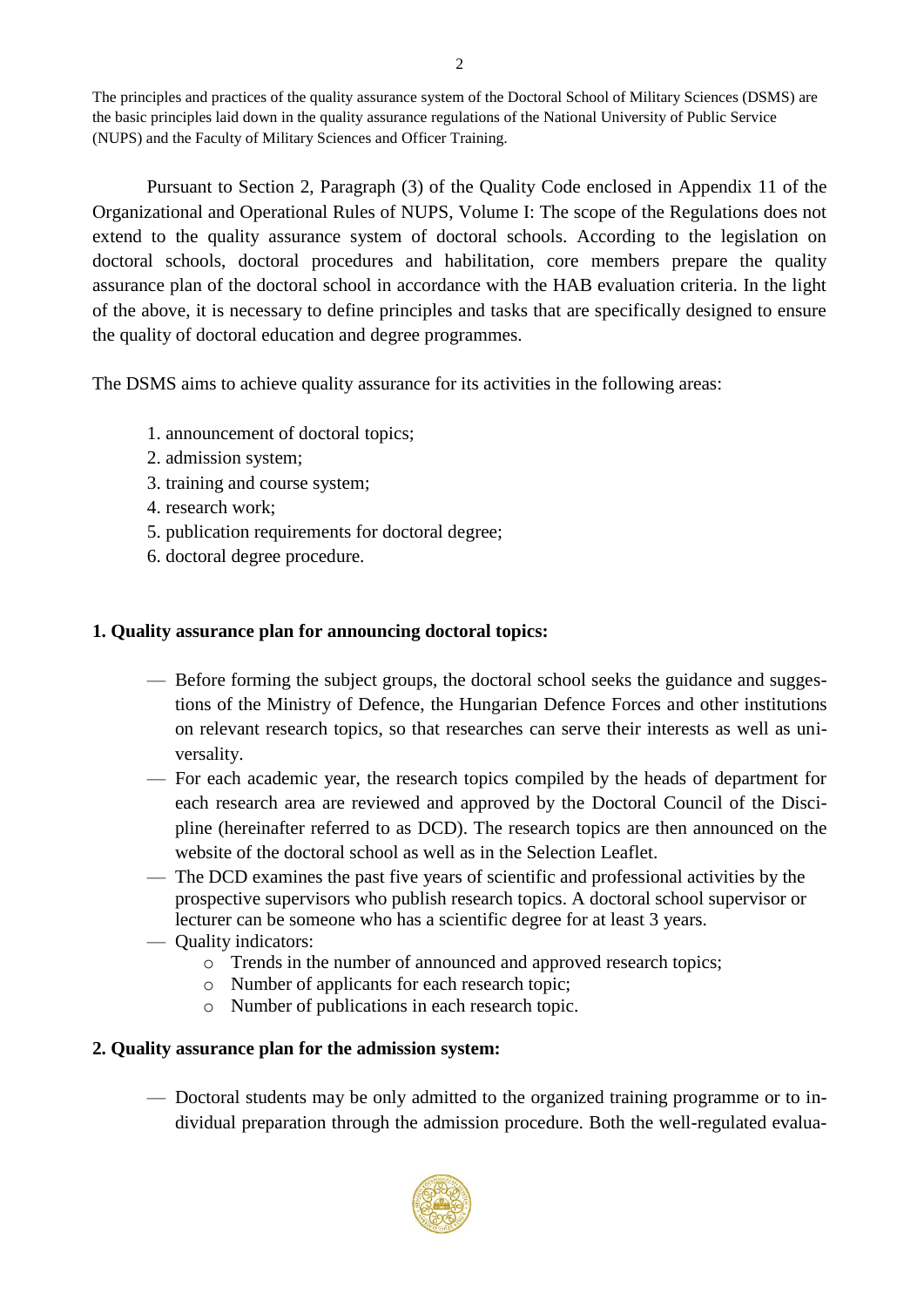tion criteria used in the selection process and the impartiality of the selection committee ensure that only the best candidates can start their doctoral studies in the DSMS;

- The Admission Notice will be published in writing and on the website of the doctoral school by January 15 each year, in which the DS will record the admission requirements;
- Doctoral studies shall be open to holders of a master's degree and professional qualification and at least one state-recognized general-level (B2-level) 'C' complex, or equivalent language examination.
- The admission interview and the habitus examination will take place in front of a 3 to 5 member committee chaired by the head of the DSMS, composed of the relevant research leaders and the subject matter experts. The prospective supervisor of the candidate as well as the representative of the doctoral student may also be present and have consultation rights.
- During the admission process, the committee conducts a habitus examination to ascertain the candidate's commitment to military sciences, to check the research background, language skills, and understanding of the chosen topic.
- In the evaluation of preliminary scientific achievements, the position achieved at the National Conference of Scientific Students (NCSS), as well as the scientific results verified by scientific publications can be recognized. Applicants for individual programmes and individual preparation must have a proven track record of research results. For a successful admission, at least 10 publication points in the case of individual programmes and at least 20 publication points in the case of individual preparation are required.
- Applicants for individual preparation are assured of the quality of their preparation by the scientific background they are expected to provide, the ongoing support of their supervisors and the staff of the doctoral school. This training form is supported by the DCD in exceptional cases only.
- The proposal of the selection committee is approved by the DCD. The candidate is recommended for admission if all the admission criteria are met and have achieved at least 60 of the maximum 100 points available for full-time and part-time training, at least 70 for individual training and 80 for individual preparation.
- Quality indicators:
	- o the proportion of doctoral students enrolled and have successfully passed the comprehensive examination;
	- o the proportion of doctoral students enrolled and have successfully acquired the absolutorium;
	- o the proportion of doctoral students enrolled and have successfully acquired the doctoral degree;

## **3. Quality assurance plan for the training and course system;**

— The DSMS shall have an approved training program. The training program defines the objectives to be achieved, the description of the training, the requirements, the method



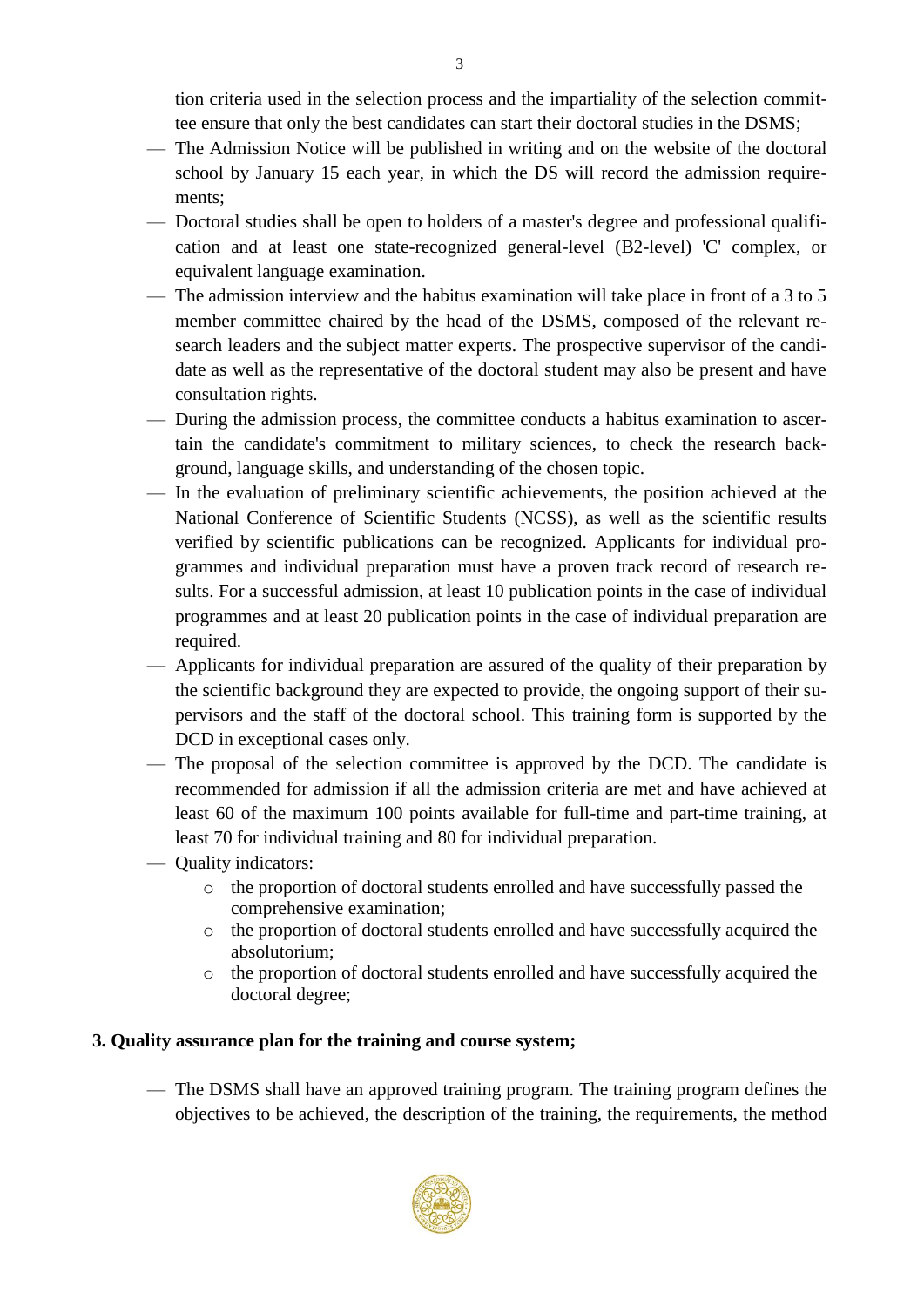of assessment and the milestones of the training. The qualification obtained through the programme is clearly defined and communicated.

- The DSMS ensures the implementation of its training programme that encourages students to play an active role in creating the learning process.
- Following the admission decision, doctoral students will receive an Information Booklet containing the first semester assignments (from the first teaching day to the exam period) as well as the detailed training system (Training Plan, Academic and Examination Regulations, courses and course codes, sample documents, etc.) of the doctoral school.
- The doctoral training programme constitutes of two phases. These are: the training and research phase is followed by the second phase of the doctoral training, namely the research and dissertation phase. During the doctoral program, at the end of the fourth semester, as a conclusion of the programmes and research phase of the programmes and as a condition for the commencement of the research and dissertation phase, a comprehensive examination shall be taken, which measures and evaluates the academic and research progress.
- At the end of the academic year, the DSMS leadership prepares a summary report, on the basis of which the head of the doctoral school reports to the University Doctoral and Habilitation Council and to the Faculty Council.
- During the doctoral programmes, after the comprehensive examination, the doctoral student shall take part in the doctoral degree procedure by completing the research and dissertation phase, the aim of which is obtaining a doctoral degree.
- Following the comprehensive examination, from the 5th to 8th semesters, the doctoral students are required to give written reports on specific aspects of the research area and report it verbally to the head of the research area.
- Upon completion of the training, both the doctoral student and the supervisor will prepare a summary report of the four-year activities and credits earned. The doctoral school will then issue the absolutorium.
- Doctoral students may also be admitted to the degree programme individually, provided they have fulfilled the requirements for admission and doctoral programmes. In this case, the student status is created by passing the comprehensive examination.
- Applicants must submit their doctoral dissertation within three years after completing the comprehensive examination. This time limit may be extended by up to one year in cases of special merit, as specified in the doctoral regulations.
- Doctoral students may suspend the studies for a total period not exceeding 4 semesters.
- The DCD will decide on the acceptance of the training courses and the renewal of the topics. The subject shall be reviewed at least every two years, taking into account doctoral student feedbacks.
- The teaching staff of the doctoral school shall be the lecturers and researchers holding a scientific degree who, on the proposal of the head of the doctoral school, are considered by the doctoral council to be capable of performing teaching, research and supervising duties within the doctoral school. The lecturers at the doctoral school are included in the NDC database. In case a lecturer is involved in multiple doctoral schools, this should be indicated in the NDC profile.



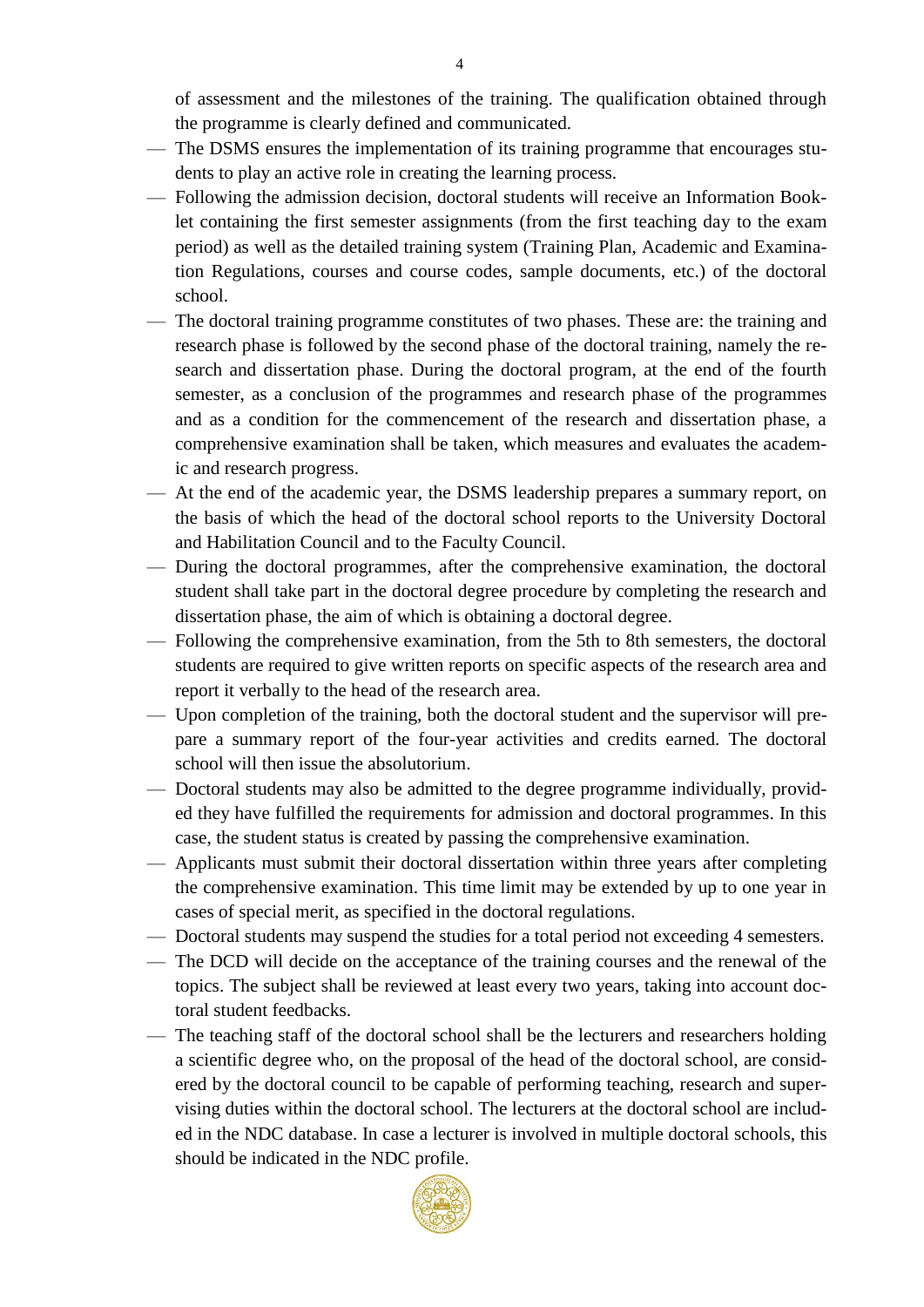- The DSMS website contains regularly updated public information about the current doctoral school curriculum as well as its courses and lecturers.
- Quality indicators:
	- o Number of reviewed training content;
	- o Number of doctoral student complaints and real problems.

#### **4. Quality assurance plan for the research work:**

- During the first semester, doctoral students prepare a 4-year "Study and Research Programme", which is specified in the semester's "Study and Research Plan". The plans shall be approved by the supervisor and the competent research leader.
- The doctoral student must be the author of at least 8 (in A, B, or C category journal) articles (one per semester). The articles should present the research results. 1 out of the 8 articles shall be published in a foreign language. In absence of these criteria, the absolutorium shall not be issued.
- At the end of each semester, the doctoral student prepares a written report on the activities completed during the semester. The supervisor then writes a detailed report on it and provides an assessment as well. The DSMS leadership, on the basis of these briefings and the credible documentation of the scientific activity, approves the credits obtained and records them in the computer system.
- At the end of each term, the DSMS leadership assesses the achievements of the doctoral student and takes steps to close any shortcomings, and makes recommendations for those who fail to complete their studies at the university.
- Doctoral students with learning difficulties will be coached by the leadership (DCD, if needed) in the presence of the supervisor and will assist in solving their problems wherever possible.
- The DSMS encourages its PhD students to attend professional scientific conferences and give lectures at those events. To this end, the DSMS also hosts an annual scientific conference, during which students with advanced research plans present their research findings, which are then evaluated by two PhD students, as well as by supervisors and research leaders.
- The management of the doctoral school focuses on inviting people with scientific degrees who have served in foreign military missions and who can share their practical experience. They are primarily considered to become supervisors rather than lecturers.
- Furthermore, the DSMS encourages foreign military training institutes to invite DSMS professors as lecturers wherever possible, thereby ensuring that international research results are implemented into the education.
- DSMS instructors are encouraged to involve doctoral students in research projects of their choice, where possible, thereby increasing their research experience. In addition, the DSMS recommends that national and international research scholarship programmes and opportunities be offered to doctoral students.

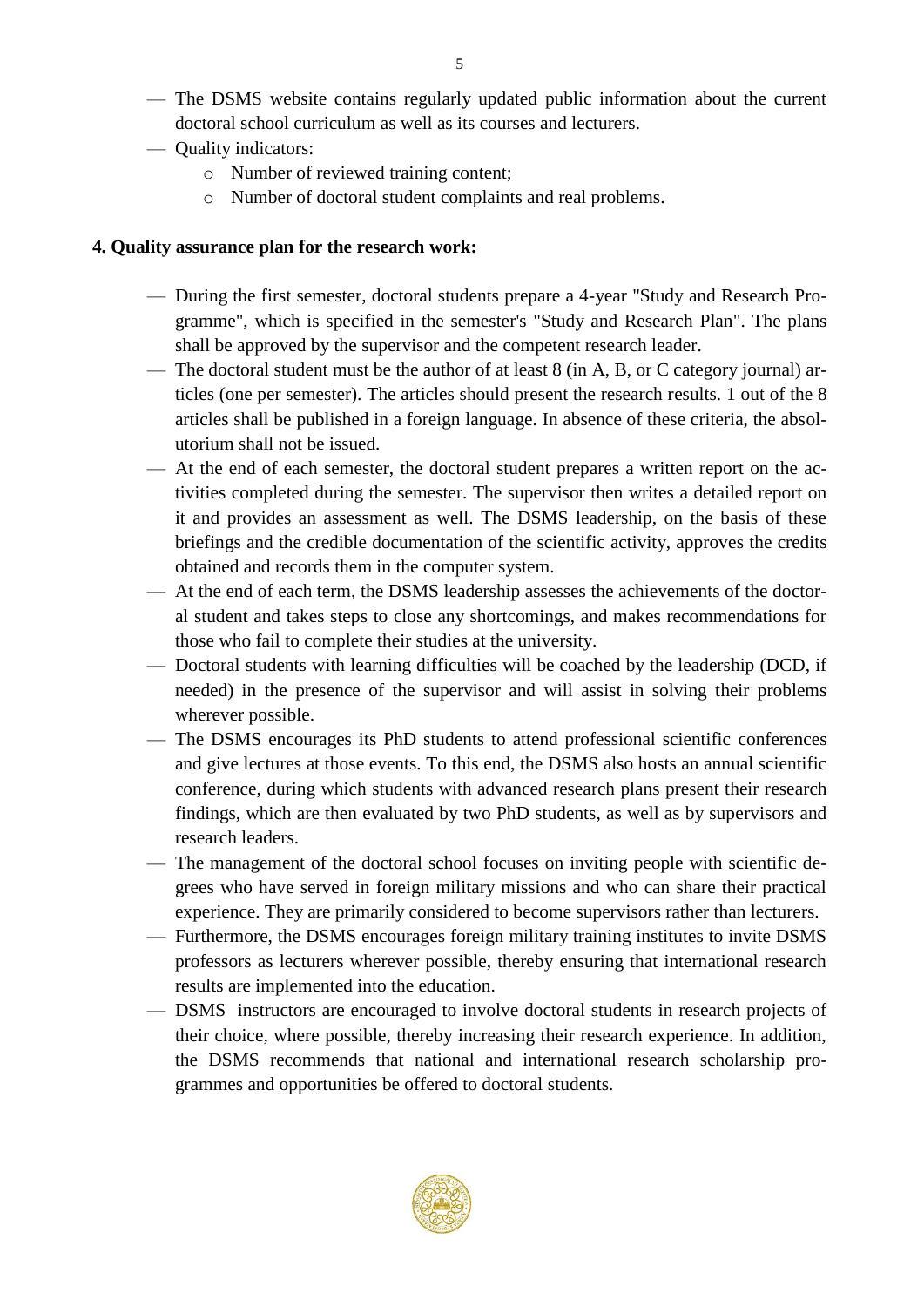#### **5. Quality assurance plan for doctoral degree publication requirements:**

- Doctoral students are required to collect 10 credits for publications, which consist of at least four publications in Hungarian about the doctoral student's own research results. These articles are to be published in a national or international journal that has been defined by the Committee on Military Science (or any other committee) of the HAS (categories A, B, or C).
- During the research and dissertation phase, another 10 credits for publications are required, which consist of at least three publications in Hungarian and one paper in a foreign language. These articles are to be published in a national or international journal that has been defined by the Committee on Military Science (or any other committee) of the HAS (categories A, B, or C).
- Therefore 20 publication credits are required for doctoral students prior to obtaining the absolutorium.
- The review and planning of the publication requirements are subject to an annual evaluation.

#### **6. Quality assurance plan for doctoral degree procedure:**

- Before submitting the final dissertation, the DSMS organizes a preliminary defence. Opinions and statements concerning the course of the debate and especially the modification of the dissertation are recorded in the minutes. The observations of the opponents are enclosed to the minutes. In the case of a major change in the dissertation, the preliminary defence shall be repeated.
- The DSMS manages and monitors the assessment of the thesis quality and other documents required to commence the degree procedure, while assisting doctoral candidates in preparation of these documents.
- The DSMS assists and controls the preliminary defences organized and conducted by the supervisors, expresses an opinion on the existing requirements and ensures the publicity of the preliminary defence.
- The DSMS requires both the doctoral candidate and the supervisor to strictly adhere to the ethical requirements of science.
- The DCD will discuss and submit rigorous requirements on the documents submitted by applicants for the degree procedure, the subjects of the doctoral examination and the composition of the committees.
- In the composition of the jury, the DSMS requires strict adherence to regulations and conflict of interest rules. The committees are chaired by a full-time, professionally qualified university professor of NUPS, and one-third of the committee members are external members who are not employed by the University.
- One of the official jurors shall be an external opponent with scientific degree.
- The topic, time and place of the public defence of the PhD dissertation will be published on the National Doctoral Council website and also on the website NUPS, thus ensuring wide publicity.